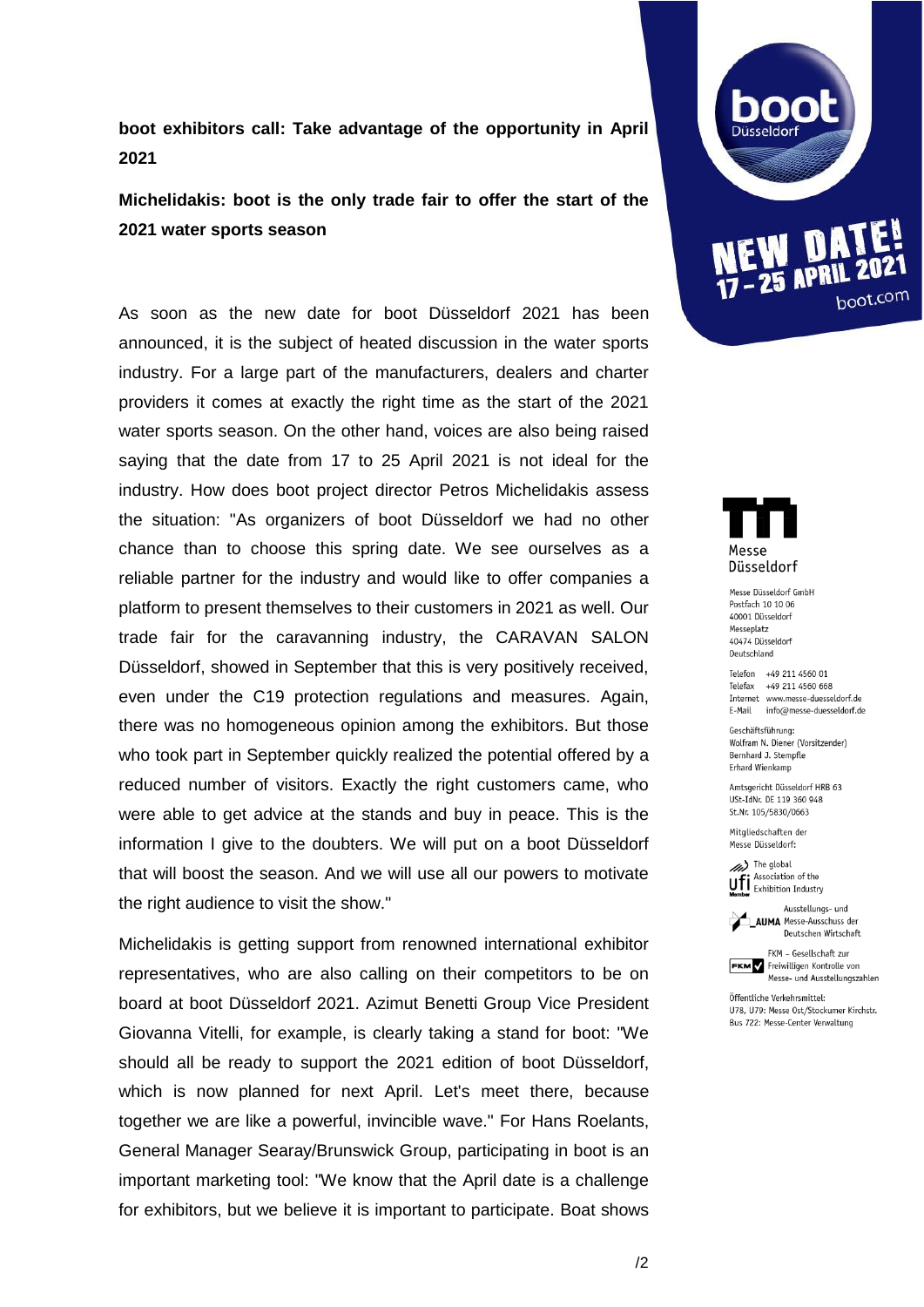are an important tool for us to get in touch with our customers and show them the Sea Ray models." Michael Müller, CEO of Bavaria Yachts, also sees participation at boot Düsseldorf as essential for personal customer contact: "Especially in these times, it is important that we can present our boats to our customers in person again. boot 2021, now from 17 to 25 April, gives us this opportunity and we will take advantage of it."

But it is not only shipyards that are clearly in favour of participating in boot 2021. Internationally operating accessory suppliers and technical outfitters also clearly express themselves "pro boot Düsseldorf 2021". Marc Rutgers, CEO of allpa marine equipment, considers the timing of boot in April to be somewhat difficult for the industry, but at the same time he is very pleased that the boat shows are finally getting underway again: "The new date is not particularly convenient. But there is finally an alternative, an event to work towards. There is a perspective. The biggest gathering in the industry will set sail again. We can finally look forward to it!" For internationally operating boat insurance companies, boot Düsseldorf is also an important communication platform. Martin Baum, Managing Director of Pantaenius Insurance: "As the European market leader, boot is the important communication platform and reliable partner for us. We are convinced that it will live up to its role as a leading trade fair, even in the face of the current challenges."

For the diving, surfing and charter industry, the postponement of boot 2021 has very positive aspects. Petros Michelidakis: "We know that people's buying and booking behaviour is much more short-term in these times. If we now present new boards and trends such as wing surfing or attractive charter trends and destinations to them at the start of the water sports season at boot Düsseldorf, we will be very timely. This will excite the visitors."

Dominik Holzer, Managing Director of Aqua Lung Germany, makes an enthusiastic appeal to the diving scene: "We at Aqua Lung are especially grateful in these challenging times for all of us that boot can take place in 2021. We are already looking forward to welcoming you to our stand in Düsseldorf from 17 to 25 April, where we will be able to present our groundbreaking new products to you in person."



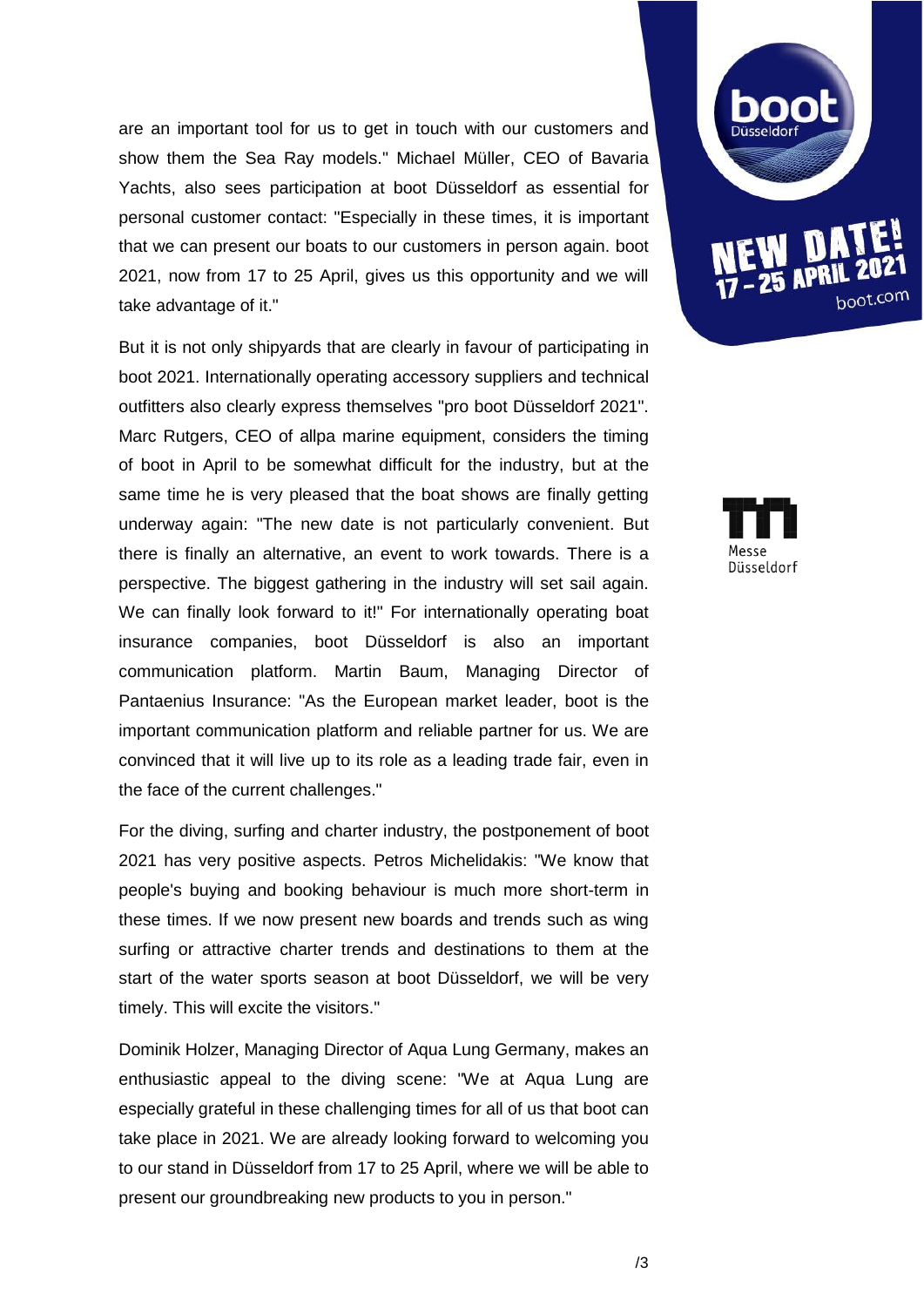Florian Brunner, Managing Director APM Marketing for Starboard, is also looking forward to presenting the latest models and the "wing surfing" megatrend to the surfing community at boot 2021: "We, as exhibitors in surfing, welcome the shift to spring. After a very difficult but also successful year, which was marked by restrictions due to the pandemic, we are pleased to be able to present our new products to the visitors of boot in time for the start of the 2021 season. Windsurfing and kitesurfing are enjoying increasing demand and stand-up paddling is experiencing an unexpected boom. We will be presenting the latest highlights for this at boot. And an absolutely new sport is conquering all waters - wing surfing and wing foiling are already captivating many water sports enthusiasts. This will be a hit on the popular flatwater pool at boot 2021."

For the travel industry with water sports destinations, the postponement of boot Düsseldorf to April is a real boost explains the CEO of Beluga Travel, Axel Becker: "For Beluga Travel, boot in Düsseldorf has been one of the most important marketing tools for years. We generate almost 20 percent of our total sales through our annual presence at the fair. This would certainly not have been possible under the given circumstances with the global travel warnings and the current infection situation with the original date in January. We are all the more pleased with the new date for boot in the second half of April 2021."

Petros Michelidakis draws a realistic conclusion to the postponement of boot Düsseldorf: "It will not be the bombastic event of the international water sports community with numerous celebrations and world-famous celebrities. I see boot as returning to its roots for 2021. We will see a slightly smaller, but all the more refined and expert trade fair that promises a treat for sailors, power boaters, surfers and divers."

We have attached an overview of the exhibitors' comments on boot.

**15th December 2020**



Düsseldorf